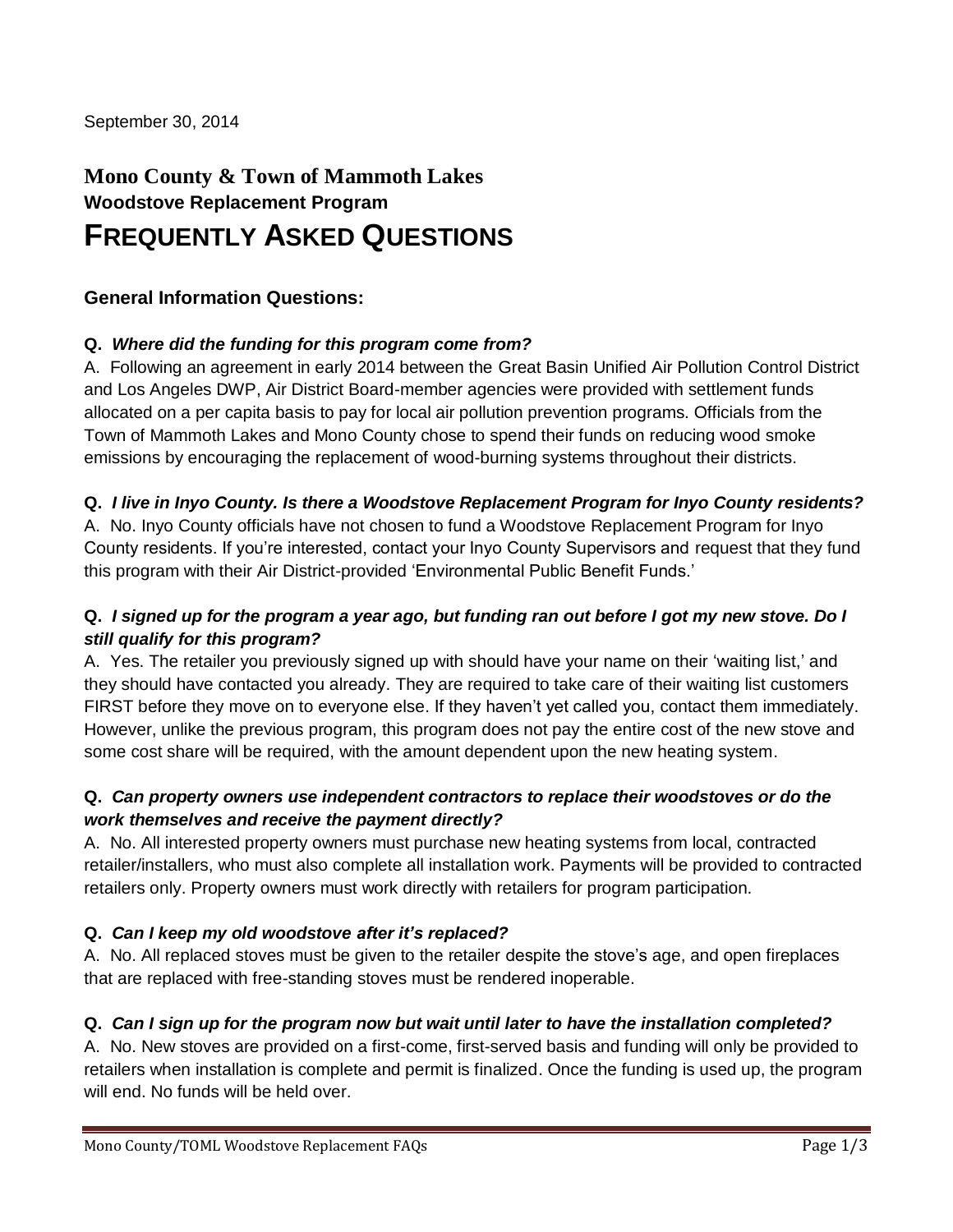# **Q.** *Do new heating systems need to be permitted with local planning departments?*

A. Yes. Finalized permits from local authorities are required for all installs before payment will be provided to the retailer. On-site inspections are required. If the property is located on tribal lands, an official, authorizing document from a tribal authority must be provided in lieu of a permit.

#### **Q.** *Can I replace/upgrade my old pellet stove or gas system through this program?*

A. No. Old pellet stoves and gas heating systems do not qualify for replacement under this program.

# **Q.** *I live in local Forest Service housing. Can I get a new heating system under this program?*

A. Maybe. You must provide the retailer with an official, authorization letter from the Forest Service.

# **Q.** *I have more than one wood-burning heater in my home. Can I replace more than one?*

A. No. Whichever wood-burning heater that you use as your primary heating source is the one that qualifies for replacement under this program.

#### **Q.** *I'm building a new home. Can I use this program to get a new stove for my new home?*

A. No. New homes do not qualify for funding. This program is intended to replace existing, old woodstoves and open fireplaces with cleaner burning equipment.

#### **Q.** *How do I sign up for this program?*

A. You should IMMEDIATELY call your choice of the following contracted vendors: **Alpine Stove & Mercantile** (760/934-4416); **Angelo's Stove & Chimney** (760/937-0860), **Clean Sweep** (760/934-3453); **High Country Lumber** (760/924-2720); **Manor True Value Hardware for Mono County only** (760/873-3106), and **Batchelder Enterprises for kerosene heating systems**  (760/873-3800).

# **Mono County and Mammoth Lakes:**

#### **Q.** *My property currently has an EPA-certified wood-burning system (newer than 1990). Do I qualify for funding to upgrade it?*

A. Yes, partially. EPA-certified (Phase I or Phase II) wood-burning systems (free standing stoves, inserts or fireplaces) may qualify for \$2,000 toward replacement with a pellet or gas heating system only because certified pellet and gas heating systems emit significantly fewer emissions even than new EPA-certified wood-burning systems.

# **Questions specific to Mono County:**

# **Q.** *I live in Mono County and rely on an old, non-compliant woodstove or open fireplace to heat my home. Do I qualify for funding to upgrade it?*

A. Yes. \$1,500 may be available toward a new EPA Phase II wood-burning stove or fireplace, or \$2,000 toward a new pellet stove or gas system.